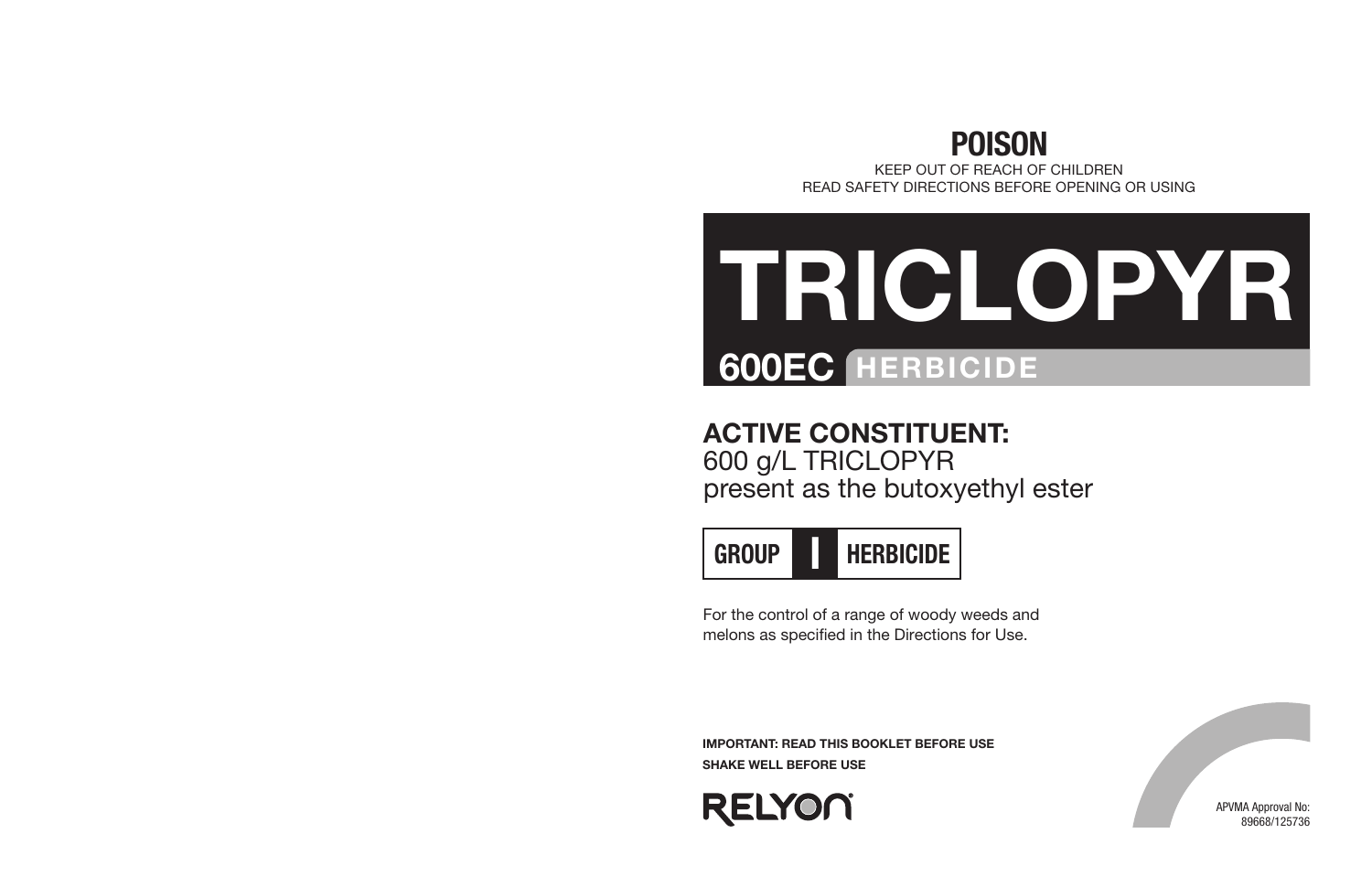#### DIRECTIONS FOR USE RESTRAINTS:

- DO NOT apply to weeds which may be stressed (not actively growing) due to prolonged periods of extreme cold, moisture stress (water-logged or drought affected), poor nutrition, presence of disease, or previous herbicide treatment as reduced levels of control may result.
- DO NOT spray if rain is likely within one hour or if foliage is wet from rain and dew. However, when tankmixed with Panzer 450 this time extends to 6 hours.

AGRICULTURAL NON-CROP AREAS, COMMERCIAL AND INDUSTRIAL AREAS, FORESTS, PASTURES AND

• DO NOT burn off, cut or clear blackberry or other woody weeds for six months after spraying.

#### 1. WOODY WEED SITUATIONS

#### Table A: High Volume Spraying

| RIGHTS-OF-WAY.                                       |                                                                 |                             |                                  |                                                                                                                                                                                                                          |
|------------------------------------------------------|-----------------------------------------------------------------|-----------------------------|----------------------------------|--------------------------------------------------------------------------------------------------------------------------------------------------------------------------------------------------------------------------|
| <b>WEEDS CONTROLLED</b>                              | <b>WEED GROWTH STAGE</b>                                        | <b>STATE</b>                | <b>RATE</b><br>/100 L water      | <b>CRITICAL COMMENTS</b>                                                                                                                                                                                                 |
| African boxthorn                                     | Less than 2m tall                                               | Tas only                    | 170 mL                           |                                                                                                                                                                                                                          |
| Angophora and Banksia<br>regrowth                    | 1 to 2 m tall                                                   | <b>All States</b>           | 400 or 560 mL                    | Use the higher rate on larger regrowth. Ensure the weed has dense foliage.                                                                                                                                               |
| Blackberry<br>In association with:<br>St John's wort | Active growth during late<br>spring to early autumn             |                             | 170 mL                           | Where herbicides other than Group I herbicides have been used, allow two seasons regrowth to<br>spraying with RELYON TRICLOPYR 600EC HERBICIDE. Any subsequent regrowth and seedlings sh<br>sprayed after hardening off. |
|                                                      | During flowering (Nov-Jan)                                      | NSW, Vic and Tas only       |                                  | Apply as a thorough foliage spray.                                                                                                                                                                                       |
| Brigalow                                             | 1 to 2 m tall                                                   | NSW and Qld only            |                                  | Use at least 1000 L of water /ha.                                                                                                                                                                                        |
| Broom: English                                       | Spring to mid- summer prior<br>to pod formation                 | <b>All States</b>           |                                  |                                                                                                                                                                                                                          |
| Camphor laurel                                       | Seedlings up to 3 m tall                                        |                             |                                  |                                                                                                                                                                                                                          |
| Capeweed                                             | Rosette                                                         | Tas only                    | 80 mL                            |                                                                                                                                                                                                                          |
| Common prickly pear                                  | Active growth                                                   | <b>All States</b>           | 3L                               |                                                                                                                                                                                                                          |
| English ivy                                          | Active growth during late<br>spring to late summer              | Vic only                    | $1L + 1L$<br>Glyphosate (360g/L) | <b>DO NOT</b> treat ivy growing up trees or on other plants as death of the host may result.<br>This mixture is not selective to grasses.                                                                                |
| Eucalyptus                                           | Seedlings and regrowth from<br>small lignotubers, 1 to 2 m tall | Qld, SA, WA, and<br>NT only | 400 mL                           | Add Decol <sup>®</sup> S35B Surfactant at 250 mL to 500 mL/100 L of water for best results.                                                                                                                              |
|                                                      |                                                                 | NSW, Tas and Vic only       | 560 mL                           |                                                                                                                                                                                                                          |
| Fennel                                               | 1 to 2 m tall                                                   | Tas only                    | 170 mL                           |                                                                                                                                                                                                                          |
| Green cestrum                                        |                                                                 | NSW, Qld and Vic only       |                                  | Some regrowth may be expected the following season which can be sprayed after hardening off.                                                                                                                             |

|                                               | IMERCIAL AND INDUSTRIAL AREAS, FORESTS, PASTURES AND |                                  |                                                                                                                                                                                                                                              |
|-----------------------------------------------|------------------------------------------------------|----------------------------------|----------------------------------------------------------------------------------------------------------------------------------------------------------------------------------------------------------------------------------------------|
| <b>GROWTH STAGE</b>                           | <b>STATE</b>                                         | <b>RATE</b><br>/100 L water      | <b>CRITICAL COMMENTS</b>                                                                                                                                                                                                                     |
| ss than 2m tall                               | Tas only                                             | 170 mL                           |                                                                                                                                                                                                                                              |
| 1 to 2 m tall                                 | <b>All States</b>                                    | 400 or 560 mL                    | Use the higher rate on larger regrowth. Ensure the weed has dense foliage.                                                                                                                                                                   |
| growth during late<br>g to early autumn       |                                                      | 170 mL                           | Where herbicides other than Group I herbicides have been used, allow two seasons regrowth to occur before<br>spraying with RELYON TRICLOPYR 600EC HERBICIDE. Any subsequent regrowth and seedlings should be<br>sprayed after hardening off. |
| flowering (Nov-Jan)                           | NSW, Vic and Tas only                                |                                  | Apply as a thorough foliage spray.                                                                                                                                                                                                           |
| 1 to 2 $m$ tall                               | NSW and Qld only                                     |                                  | Use at least 1000 L of water /ha.                                                                                                                                                                                                            |
| o mid- summer prior<br>pod formation          | <b>All States</b>                                    |                                  |                                                                                                                                                                                                                                              |
| ings up to 3 m tall                           |                                                      |                                  |                                                                                                                                                                                                                                              |
| Rosette                                       | Tas only                                             | 80 mL                            |                                                                                                                                                                                                                                              |
| <b>Active growth</b>                          | <b>All States</b>                                    | 3L                               |                                                                                                                                                                                                                                              |
| growth during late<br>g to late summer        | Vic only                                             | $1L + 1L$<br>Glyphosate (360g/L) | DO NOT treat ivy growing up trees or on other plants as death of the host may result.<br>This mixture is not selective to grasses.                                                                                                           |
| s and regrowth from<br>otubers, 1 to 2 m tall | Qld, SA, WA, and<br>NT only                          | 400 mL                           | Add Decol <sup>®</sup> S35B Surfactant at 250 mL to 500 mL/100 L of water for best results.                                                                                                                                                  |
|                                               | NSW, Tas and Vic only                                | 560 mL                           |                                                                                                                                                                                                                                              |
| $1$ to $2$ m tall                             | Tas only                                             | 170 mL                           |                                                                                                                                                                                                                                              |
|                                               | NSW, Qld and Vic only                                |                                  | Some regrowth may be expected the following season which can be sprayed after hardening off.                                                                                                                                                 |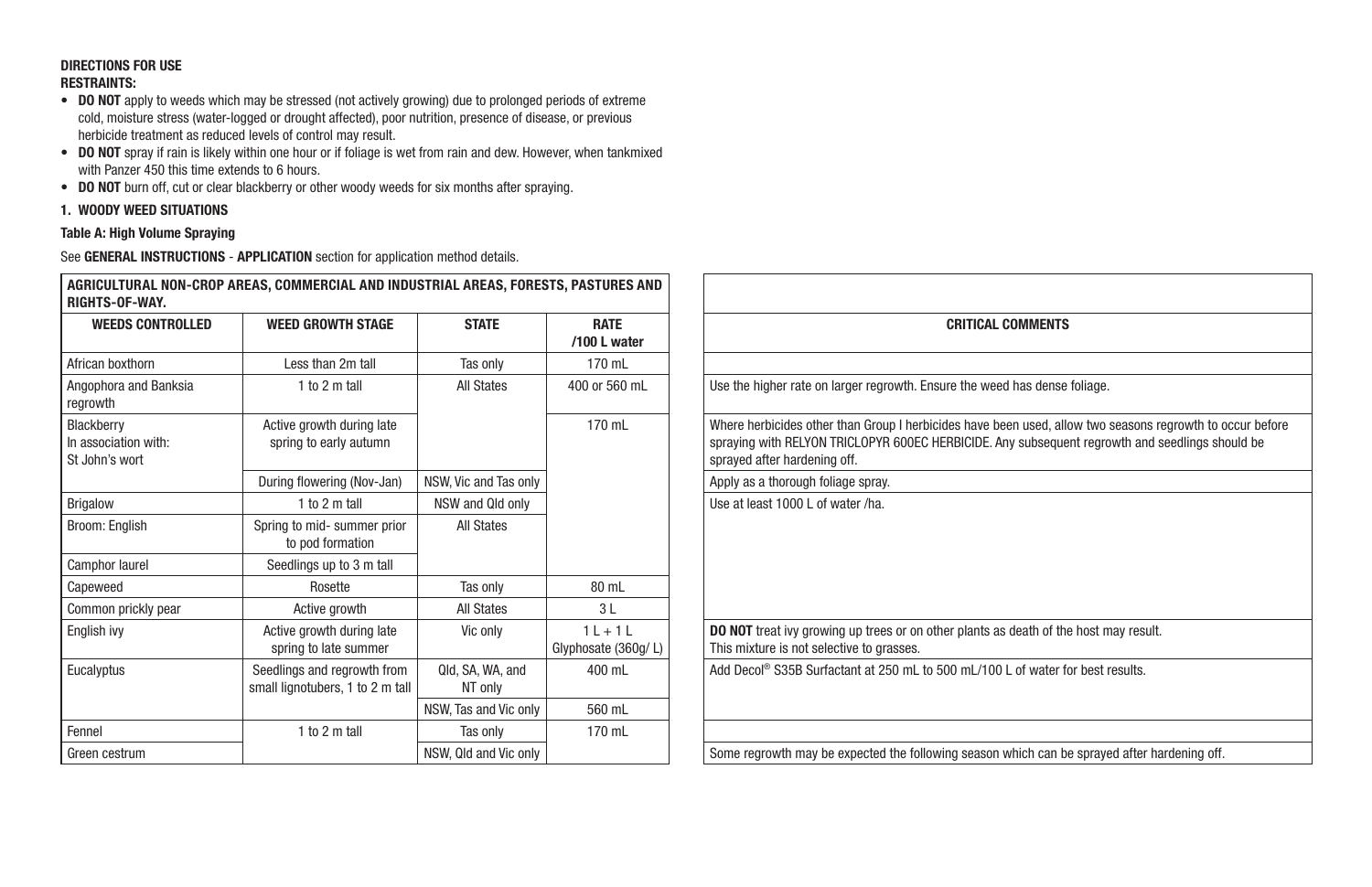| AGRICULTURAL NON-CROP AREAS. COMMERCIAL AND INDUSTRIAL AREAS. FORESTS. PASTURES AND |
|-------------------------------------------------------------------------------------|
| RIGHTS-OF-WAY.                                                                      |

| <b>WEEDS CONTROLLED</b>          | <b>WEED GROWTH STAGE</b> | <b>STATE</b> | <b>RATE</b><br>/100 L water | <b>CRITICAL COMMENTS</b>                                                                                                                                                       |
|----------------------------------|--------------------------|--------------|-----------------------------|--------------------------------------------------------------------------------------------------------------------------------------------------------------------------------|
| Groundsel bush (Baccharis        | Seedlings, 1 to 2 m tall | All States   | 160 mL                      |                                                                                                                                                                                |
| halimifolia)                     | 2 to 3 m tall            |              | 320 mL                      |                                                                                                                                                                                |
| Gorse                            | Spring to mid summer     |              | 170 mL or 340 mL            | Add a 100% concentrate non- ionic wetting agent at rate of 125 mL/100L water. Retreatment of regrowth may<br>be necessary. Use higher water rate on older hardened off plants. |
| Horehound                        | Rosette                  | Tas only     | 170 mL                      |                                                                                                                                                                                |
| Saffron thistle                  | Up to bud stage          |              | 80 mL                       |                                                                                                                                                                                |
| Tiger pear                       | Active growth            | All States   | 3 L                         |                                                                                                                                                                                |
| Wattles, including Silver wattle | Seedlings, 1 to 2 m tall |              | 160 mL                      |                                                                                                                                                                                |
| <b>Black wattle</b>              | 2 to 3 m tall            |              | 320 mL                      |                                                                                                                                                                                |

| <b>CRITICAL COMMENTS</b>                                                                                                                                                       |
|--------------------------------------------------------------------------------------------------------------------------------------------------------------------------------|
|                                                                                                                                                                                |
| Add a 100% concentrate non- ionic wetting agent at rate of 125 mL/100L water. Retreatment of regrowth may<br>be necessary. Use higher water rate on older hardened off plants. |
|                                                                                                                                                                                |
|                                                                                                                                                                                |
|                                                                                                                                                                                |

#### Table B: Aerial Application Helicopter NSW, SA, Tas, Vic and WA only Helicopter or fixed wing aircraft (Qld only)

See GENERAL INSTRUCTIONS - APPLICATION section for application method details

| AGRICULTURAL NON-CROP AREAS. COMMERCIAL AND INDUSTRIAL AREAS. FORESTS. PASTURES AND<br><b>RIGHTS-OF-WAY.</b> |                          |              |                    |                                       |
|--------------------------------------------------------------------------------------------------------------|--------------------------|--------------|--------------------|---------------------------------------|
| <b>WEEDS CONTROLLED</b>                                                                                      | <b>WEED GROWTH STAGE</b> | <b>STATE</b> | <b>RATE</b><br>/ha |                                       |
|                                                                                                              |                          |              |                    |                                       |
| Blackberry                                                                                                   | Late spring to autumn    | All States   | 4.8 L              | AVOID overspray/drift onto waterways. |

Table C: Controlled Droplet Application (C.D.A.)

| AGRICULTURAL NON-CROP AREAS, COMMERCIAL AND INDUSTRIAL AREAS, FORESTS, PASTURES AND<br>RIGHTS-OF-WAY. |                          |              |                          |
|-------------------------------------------------------------------------------------------------------|--------------------------|--------------|--------------------------|
| <b>WEEDS CONTROLLED</b>                                                                               | <b>WEED GROWTH STAGE</b> | <b>STATE</b> | <b>RATE</b><br>/1L water |
| Blackberry                                                                                            | Late spring to autumn    | All States   | 170 mL                   |

|                                       | <b>CRITICAL COMMENTS</b> |
|---------------------------------------|--------------------------|
| AVOID overspray/drift onto waterways. |                          |

| <b>CRITICAL COMMENTS</b> |  |
|--------------------------|--|
|                          |  |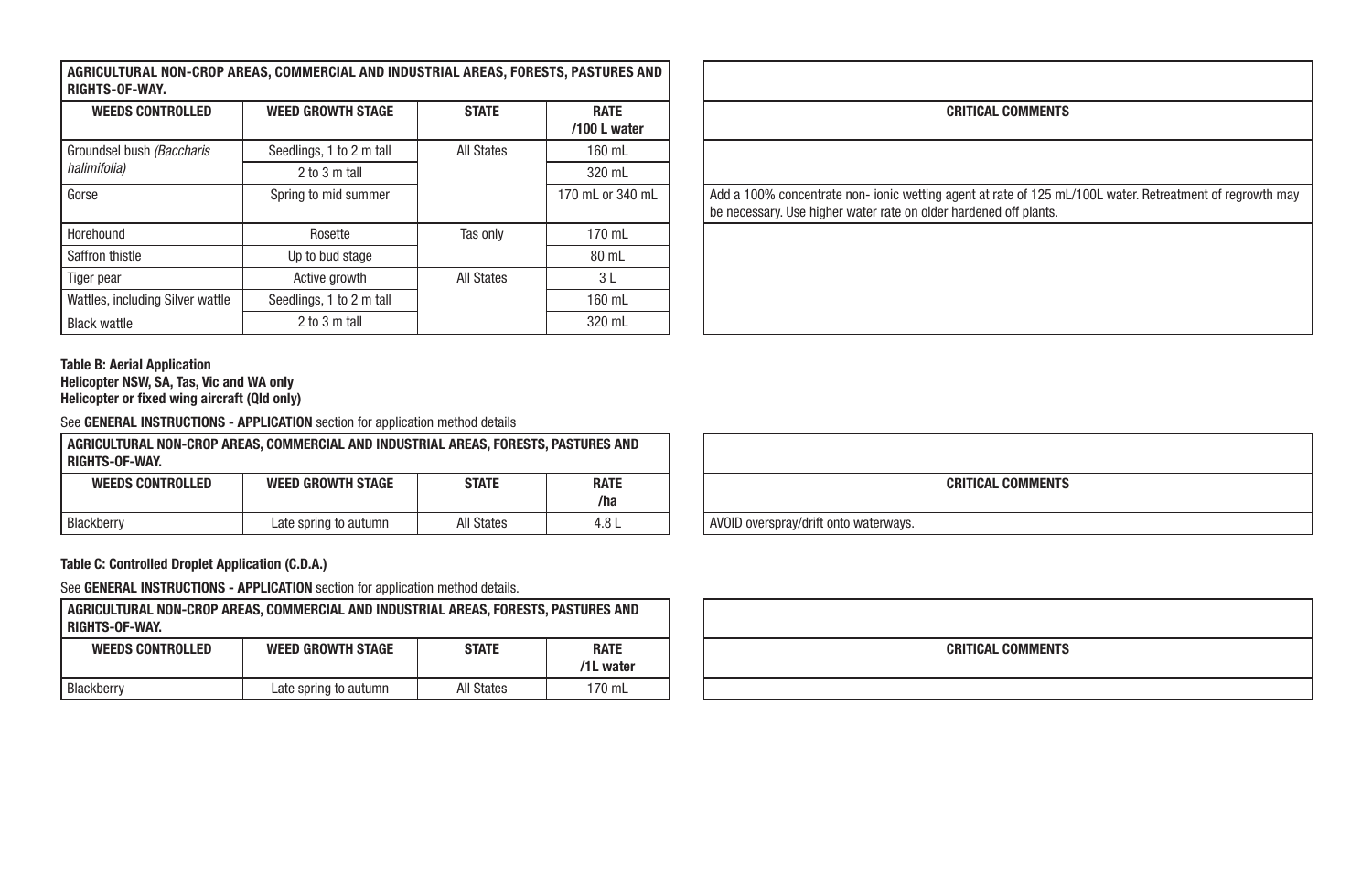#### Table D: Low Volume High Concentrate Application Techniques (Gas Powered Gun, Sprinkler Sprayer)

See GENERAL INSTRUCTIONS - APPLICATION section for application method details.

| AGRICULTURAL NON-CROP AREAS, COMMERCIAL AND INDUSTRIAL AREAS, FORESTS, PASTURES AND<br><b>RIGHTS-OF-WAY</b> |                          |              |                            |  |
|-------------------------------------------------------------------------------------------------------------|--------------------------|--------------|----------------------------|--|
| <b>WEEDS CONTROLLED</b>                                                                                     | <b>WEED GROWTH STAGE</b> | <b>STATE</b> | <b>RATE</b><br>/10 L water |  |
| Blackberry                                                                                                  | Late spring to autumn    | All States   | 280 mL                     |  |
| Eucalypt seedlings                                                                                          | 1 to 2 m tall            |              | 400 mL                     |  |

# CRITICAL COMMENTS

#### Table E: Basal Bark and Cut Stump Treatment

| RIGHTS-OF-WAY.                                                                              | AGRICULTURAL NON-CROP AREAS, COMMERCIAL AND INDUSTRIAL AREAS, FORESTS, PASTURES AND                                           |                   |                             |
|---------------------------------------------------------------------------------------------|-------------------------------------------------------------------------------------------------------------------------------|-------------------|-----------------------------|
| <b>WEEDS CONTROLLED</b>                                                                     | <b>WEED GROWTH STAGE</b>                                                                                                      | <b>STATE</b>      | <b>RATE</b><br>/60 L diesel |
| African boxthorn                                                                            | <b>Basal bark: Plants up to 5 cm</b>                                                                                          | <b>All States</b> | 2L                          |
| Australian blackthorn                                                                       | basal diameter                                                                                                                |                   | 1 <sub>L</sub>              |
| <b>Broom</b>                                                                                | <b>Cut stump:</b> Plants up to and                                                                                            | Tas only          | 1.25L                       |
| Brown salwood                                                                               | in excess of basal bark sizes                                                                                                 | <b>All States</b> | 0.5L                        |
| <b>Bitter bark</b>                                                                          |                                                                                                                               | NSW and Qld only  | 1 <sub>L</sub>              |
| Castor oil<br>Chinee apple                                                                  |                                                                                                                               | <b>All States</b> |                             |
| Dawson gum                                                                                  |                                                                                                                               | Qld only          | 2L                          |
| Eucalypts (except Dawson gum)<br>False sandalwood<br>Green wattle<br>I antana<br>Needlewood | <b>Basal bark: Plants up to 5 cm</b><br>basal diameter<br><b>Cut stump: Plants up to and</b><br>in excess of basal bark sizes | <b>All States</b> | 1 <sub>L</sub>              |
| Olive                                                                                       |                                                                                                                               | SA only           | 2L                          |
|                                                                                             |                                                                                                                               | NSW only          | 4 L                         |
| Paperbark teatree<br>Rubbervine<br>Silver wattle                                            |                                                                                                                               | All States        | 1 <sub>L</sub>              |
| Sweet briar                                                                                 |                                                                                                                               |                   | 2L                          |
| Yellow-wood                                                                                 |                                                                                                                               | Qld only          |                             |

| <b>CRITICAL COMMENTS</b> |  |
|--------------------------|--|
|                          |  |
|                          |  |
|                          |  |
|                          |  |
|                          |  |
|                          |  |
|                          |  |
|                          |  |
|                          |  |
|                          |  |
|                          |  |
|                          |  |
|                          |  |
|                          |  |
|                          |  |
|                          |  |
|                          |  |
|                          |  |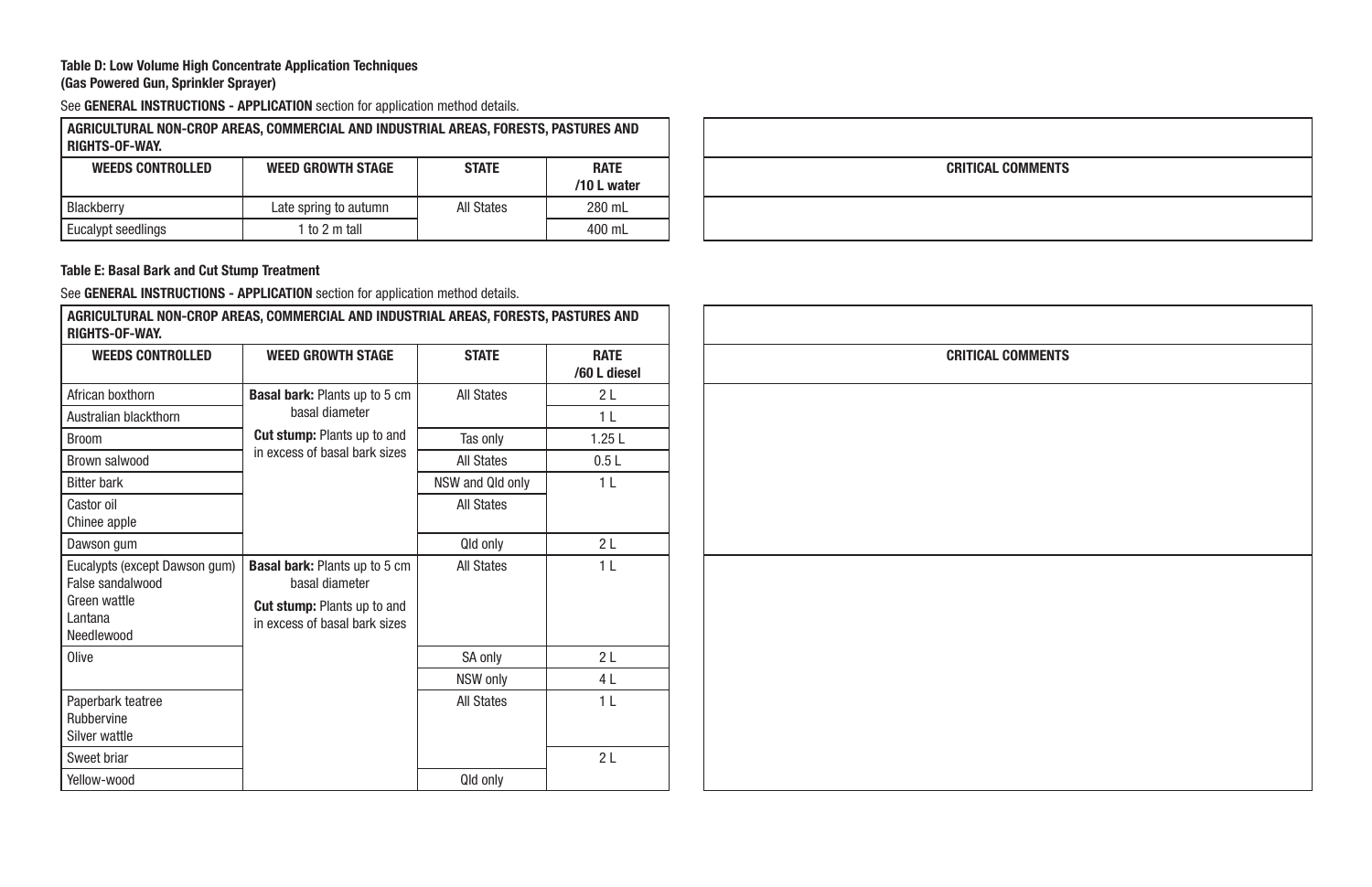| <b>RIGHTS-OF-WAY.</b>                                        | AGRICULTURAL NON-CROP AREAS, COMMERCIAL AND INDUSTRIAL AREAS, FORESTS, PASTURES AND |                   |                             |                                                       |
|--------------------------------------------------------------|-------------------------------------------------------------------------------------|-------------------|-----------------------------|-------------------------------------------------------|
| <b>WEEDS CONTROLLED</b>                                      | <b>WEED GROWTH STAGE</b>                                                            | <b>STATE</b>      | <b>RATE</b><br>/60 L diesel | CRITICA                                               |
| Camphor laurel                                               | <b>Basal bark: Plants up to 10</b>                                                  | NSW and Qld only  | 1L                          |                                                       |
| Common prickly pear                                          | cm basal diameter                                                                   | <b>All States</b> | 0.8 <sub>L</sub>            | Apply as a thorough foliage spray.                    |
| Groundsel bush (Baccharis<br>halimifolia)                    | <b>Cut stump</b><br>Plants up to and in excess of                                   |                   | 0.5L                        | Treat from early summer rains to end of April when re |
| Prickly acacia                                               | basal bark sizes                                                                    |                   |                             |                                                       |
| Privet                                                       |                                                                                     |                   | 5L                          | Treatment may be carried out at any time of the year. |
| Smooth tree pear<br>Tiger pear                               |                                                                                     |                   | 0.8L                        | Apply as a thorough foliage spray.                    |
| Tree of heaven                                               |                                                                                     |                   | 1 <sub>L</sub>              |                                                       |
|                                                              | <b>FENCELINES AND FIRE TRAILS only.</b>                                             |                   |                             |                                                       |
| <b>WEEDS CONTROLLED</b>                                      | <b>WEED GROWTH STAGE</b>                                                            | <b>STATE</b>      | <b>RATE</b><br>/60 L diesel | CRITICA                                               |
| Broadleaf hopbush,<br>Narrowleaf hopbush,<br>Turpentine bush | <b>Basal bark: Plants up to 10</b><br>cm basal diameter                             | NSW only          | 1 <sub>L</sub>              |                                                       |

| <b>ES AND</b>    |                                                                          |  |  |  |
|------------------|--------------------------------------------------------------------------|--|--|--|
| RATE<br>L diesel | <b>CRITICAL COMMENTS</b>                                                 |  |  |  |
| 1L               |                                                                          |  |  |  |
| 0.8L             | Apply as a thorough foliage spray.                                       |  |  |  |
| 0.5L             | Treat from early summer rains to end of April when regrowth is apparent. |  |  |  |
| 5L               | Treatment may be carried out at any time of the year.                    |  |  |  |
| 0.8L             | Apply as a thorough foliage spray.                                       |  |  |  |
| 1 <sub>L</sub>   |                                                                          |  |  |  |
| RATE<br>L diesel | <b>CRITICAL COMMENTS</b>                                                 |  |  |  |
| 1 <sub>L</sub>   |                                                                          |  |  |  |
|                  |                                                                          |  |  |  |

#### 2. CROPPING/FALLOW SITUATIONS

| <b>FALLOW, STUBBLE, FIREBREAKS.</b> |                                      |                                                                          |                    |  |
|-------------------------------------|--------------------------------------|--------------------------------------------------------------------------|--------------------|--|
| <b>WEEDS CONTROLLED</b>             | <b>WEED GROWTH STAGE</b>             | <b>STATE</b>                                                             | <b>RATE</b><br>/ha |  |
| Camel (Afghan, Bitter) melon        | Up to 20 cm diameter                 | NSW, Qld,<br>SA, Vic and WA only<br>Runners from 20<br>to 40 cm diameter | 120 $mL^*$         |  |
| (Citrullus lanatus)                 |                                      |                                                                          | 160 $mL*$          |  |
| Prickly paddy melon (Cucumis        | Up to 20 cm diameter                 |                                                                          | $80 \text{ mL}$ *  |  |
| myriocarpus)                        | Runners from 20<br>to 40 cm diameter |                                                                          | 160 $mL^*$         |  |

| <b>RATE</b><br>/ha | <b>CRITICAL COMMENTS</b>                                                                                      |
|--------------------|---------------------------------------------------------------------------------------------------------------|
| 120 mL*            | There are some strains of melon that are not controlled. Contact your Nutrien Ag Solutions representative for |
| 160 mL*            | more information.                                                                                             |
|                    | *Add a crop oil such as Uptake® Spraying Oil at 500 mL/100 L water or D-C-Trate® Crop Oil at 1 L/100 L water. |
| 80 mL*             | <b>DO NOT</b> use oils when tank mixing with Panzer 450 Herbicide.                                            |
| 160 $mL^*$         | See COMPATIBILITY section. This mixture is not selective to grasses.                                          |
|                    | When using RELYON TRICLOPYR 600EC HERBICIDE and Panzer 450 by aerial application, observance of a buffer      |
|                    | zone of 150 metres to protect native tree species is required.                                                |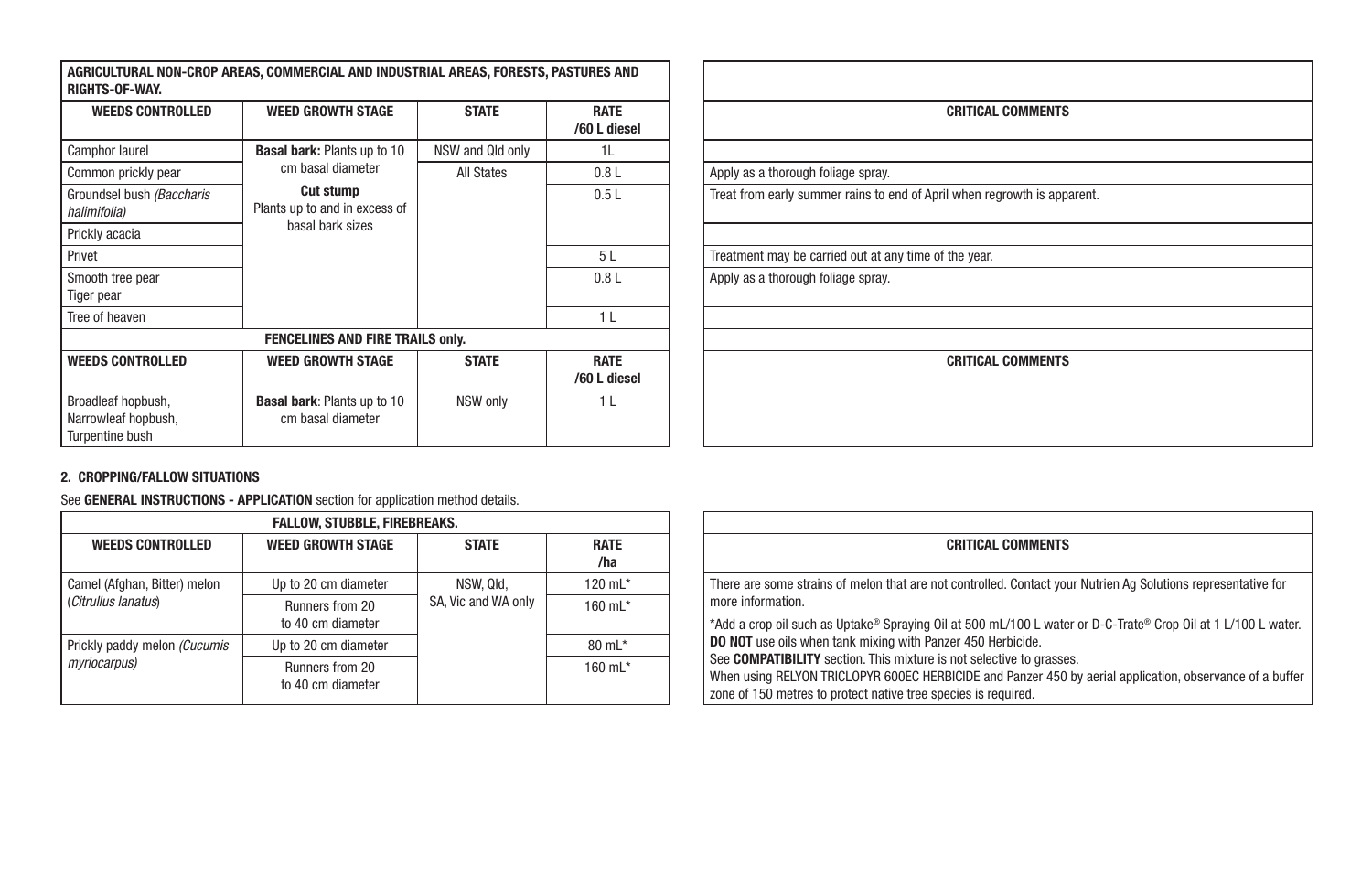| <b>SORGHUM</b><br>(Apply between 4 to 6 leaf stage, when secondary roots have developed) |                          |                  |                    |  |
|------------------------------------------------------------------------------------------|--------------------------|------------------|--------------------|--|
| <b>WEEDS CONTROLLED</b>                                                                  | <b>WEED GROWTH STAGE</b> | <b>STATE</b>     | <b>RATE</b><br>/ha |  |
| Prickly paddy melon                                                                      | Up to 20 cm diameter     | NSW and Qld only | 80 mL              |  |

#### NOT TO BE USED FOR ANY PURPOSE, OR IN ANY MANNER, CONTRARY TO THIS LABEL UNLESS AUTHORISED UNDER APPROPRIATE LEGISLATION.

IN TASMANIA FOR BLACKBERRY: DO NOT treat bushes carrying mature or near mature fruit. FOR NATIVE VEGETATION: Use of RELYON TRICLOPYR 600EC HERBICIDE on native vegetation must be done in accordance with STATE and/or LOCAL legislation.

#### WITHHOLDING PERIODS:

#### PASTURE: NOT REQUIRED WHEN USED AS DIRECTED. SORGHUM: NOT REQUIRED WHEN USED AS DIRECTED.

#### GENERAL INSTRUCTIONS **COMPATIBILITY**

FALLOW SITUATIONS:

RELYON TRICLOPYR 600EC HERBICIDE is compatible with the following products:

- Clopyralid 300 Herbicide
- Fluroxypyr 200 Herbicide
- Glyphosate 450 Herbicide
- Glyphosate-Trimesium 600 Herbicide
- 2.4-D Amine or 2,4-D Ester glyphosate
- Chlorpyrifos 500 EC Insecticide

When mixing with Panzer 450 in fallow, refer to the Panzer 450 label for use rate and adjuvants recommended. DO NOT use Uptake\* Spraying Oil or D-C-Trate Crop Oil.

#### SORGHUM:

RELYON TRICLOPYR 600EC HERBICIDE is compatible with:

- Fluroxypyr 200 Herbicide
- atrazine (500 g/L flowable product only)

PVC gloves are not recommended for RELYON TRICLOPYR 600EC HERBICIDE, therefore, when tank mixing with products that need to be handled with PVC gloves, workers should wear nitrile gloves.

#### MINIMUM RECROPPING PERIODS

Before using RELYON TRICLOPYR 600EC HERBICIDE in tank mixes with other herbicides, check the plant-back information on all product labels. The time between spraying and planting will be determined by the product with the longest plant-back period.

#### CRITICAL COMMENTS

**DO NOT** add crop oils, as severe crop damage may occur. Fusing of sorghum prop roots may be observed and this may be worse under stress (e.g. root disease).

Should only be mixed with Fluroxypyr 200 Herbicide and atrazine (500 g/L flowable only) for increased weed spectrum.

#### Observe the following recropping periods for RELYON TRICLOPYR 600EC HERBICIDE:

| wheat, barley, sorghum, maize   | 7 days  |
|---------------------------------|---------|
| chickpeas, soybeans, sunflowers | 7 days  |
| cotton                          | 14 days |

#### MIXING

- Half fill the spray unit with water and add the required amount of RELYON TRICLOPYR 600EC HERBICIDE. Add the remaining water with the agitator running. If required, then add crop oils or wetters (surfactants). Maintain mechanical or by-pass agitation in the spray tank during spraying. Only mix sufficient solution for immediate daily use and avoid storing.
- Basal Bark and Cut Stump Application: Quarter fill the spray unit or mixing container with diesel and add the required amount of RELYON TRICLOPYR 600EC HERBICIDE. Add the remaining diesel and shake or agitate thoroughly to mix the contents. Periodically shake or agitate to stop product settling out. Only mix sufficient solution for immediate daily use and avoid storing.

#### **APPLICATION**

#### 1. WOODY WEED SITUATIONS

Weeds need to be actively growing for herbicides to have optimum effect. Delay treatment until all regrowth has had time to grow to one metre high in situations which have been bulldozed, slashed, burnt, ploughed or areas having a previous chemical treatment.

#### A. High Volume Spraying

• Thorough coverage of foliage and stems to the point of runoff is essential, however, avoid excess spraying which is wasteful of chemical.

#### Hand Gun

- Apply the recommended mix to give full coverage of leaves and stems through a No. 6 to 8 tip at 700 to 1500 kPa.
- A spray volume of 3,000 to 4,000 L per infested hectare (30 to 40 L/100 m²) should be used on the weed infestation.

#### Knapsack

- Used for smaller infestations, where penetration of the canopy is not essential.
- A spray volume of 3 to 4 L/10 m² of infested area should be used.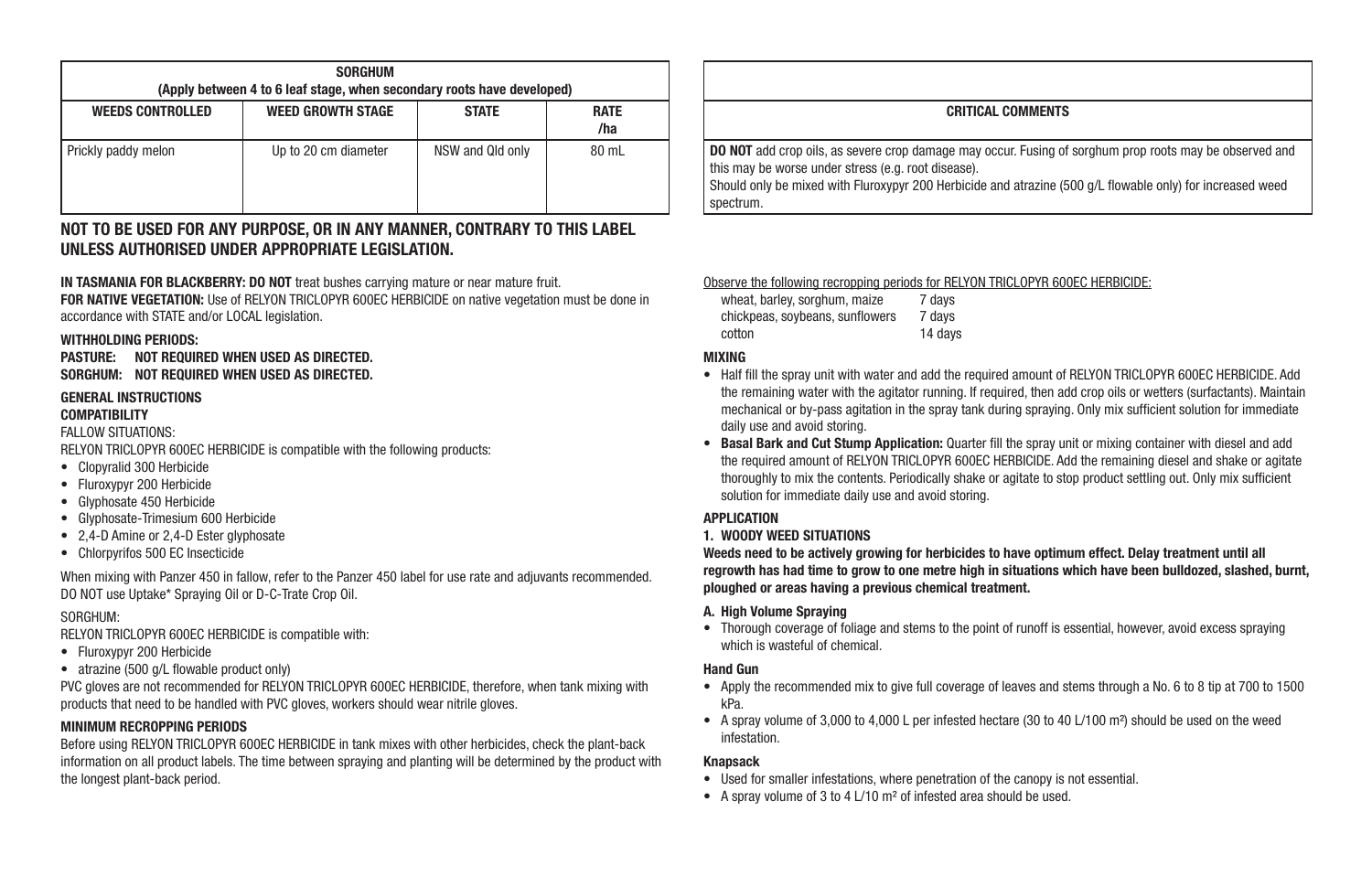#### B. Aerial Application

- Apply in 100 to 200 L water/ha. Use a calibrated aircraft to apply in half overlap passes. Nozzle configurations should produce droplets of not less than 250 to 350 micron diameter (e.g. D8/45).
- The potential for damage from drift can be greatly reduced by avoiding unsuitable spraying conditions and using spray pressure and nozzles to minimise the production of small droplets.
- DO NOT spray when wind exceeds 10 km/hr and/or air temperature reaches 30°C.
- Human flagging is not authorised unless protected by engineering controls such as vehicles with cabs.

#### C. Controlled Droplet Application (C.D.A.)

• Results similar to high volume spraying can be obtained using Micron Herbi® or similar equipment. Select a nozzle to give a flow rate of 2 mL/sec and sweeping action of approximately 1 m/sec to ensure a droplet density of 20/cm². Use a marking agent as recommended by the equipment manufacturers, to check spray coverage. Also, consult directions provided with C.D.A. unit.

#### D. Low Volume High Concentrate Application Techniques

- Good control will be achieved, similar to high volume application, where bush size enables good coverage of the bush. Use a marking agent, as recommended by the equipment manufacturers, to check spray coverage.
- Gas powered gun: Apply 50 mL shots to obtain uniform coverage of 4 to 5 m<sup>2</sup> of surface area of bush. This relates to 20 droplets/cm² of leaf surface.
- Sprinkler sprayer: This technique involves using a micro sprinkler which is connected to a hollow fibre glass rod attached to a pressure knapsack sprayer. Use at low pressures (50 to 200 kPa) and apply with a slow sweeping action over the top of the plants ensuring even coverage on the leaves.

#### E. Basal Bark and Cut Stump Treatment

Mix RELYON TRICLOPYR 600EC HERBICIDE in diesel. The use of diesel as a herbicide carrier may affect the rubber seals in some sprayers. To avoid this, use sprayers which use Viton® seals and fittings. When using RELYON TRICLOPYR 600EC HERBICIDE with diesel, nitrile gloves should be worn instead of rubber gloves.

#### Basal Bark Method

- DO NOT apply to wet stems as this can repel the diesel mixture.
- Apply only with hand-directed equipment such as a pressure sprayer or a paint brush.
- Spray equipment should be used at low pressures, up to 200 kPa, to avoid excessive splashing or drift.
- Species with old, rough bark require more thorough wetting than smooth barked species.
- Liberally spray or paint the bark around the stem from ground level up to 30 cm high, wetting thoroughly to the point of runoff (unless otherwise stated).

#### Cut Stump Method

- Stems should be cut less than 15 cm above the ground.
- Immediately apply RELYON TRICLOPYR 600EC HERBICIDE/diesel mixture liberally to the freshly cut stump by spray or painting the cut surface and sides of the stem.

#### 2. CROPPING/FALLOW SITUATIONS

#### A. Boom Application

• Application of RELYON TRICLOPYR 600EC HERBICIDE in a minimum spray volume of 50 L/ha is recommended. Flat fan nozzles are recommended, using pressures in the range of 200-300 kPa. Boom height must be set to ensure double overlap of nozzle patterns.

#### B. Aerial Application

- **DO NOT** allow RELYON TRICLOPYR 600EC HERBICIDE to physically drift onto desirable plants.
- Aircraft may be used to apply RELYON TRICLOPYR 600EC HERBICIDE in fallow situations, when ground application equipment cannot be used due to prolonged wet conditions.
- A minimum spray volume of 35 L/ha should be used with flat fan and CP nozzle configurations.
- DO NOT apply RELYON TRICLOPYR 600EC HERBICIDE by aircraft when wind exceeds 10 km/hr and/or air temperature reaches 30°C.
- Droplets with an average size (or Volume Mean Diameter) of 250 to 350 micron diameter are recommended.
- Human flagging is not authorised unless protected by engineering controls such as vehicles with cabs.

#### CLEANING SPRAY EQUIPMENT

#### WATER-BASED CLEANING

#### Rinsing

- After using RELYON TRICLOPYR 600EC HERBICIDE, empty the spray unit completely and drain the whole system. Thoroughly wash inside the spray unit using a pressure hose. Drain the spray unit and clean any filters in the tank, pump, lines, hoses and nozzles.
- After cleaning the spray unit as above, quarter fill with clean water and circulate through the pump, lines, hoses and nozzles. Drain and repeat the rinsing procedure twice.

#### Decontamination

- Before spraying cotton and other sensitive crops, with equipment that has been used to apply RELYON TRICLOPYR 600EC HERBICIDE, see PROTECTION OF CROPS, NATIVE AND OTHER NON-TARGET PLANTS section.
- Wash the tank and rinse the system as above. Then quarter fill the tank and add an alkali detergent (e.g. liquid SURF®, OMO®, DRIVE® at 500 mL/100 L of water or the powder equivalent at 500 g/100 L of water) and circulate throughout the system for at least 15 minutes.
- Drain the whole system. Remove filters and nozzles and clean them separately. Finally flush the system with clean water and allow to drain.

#### Rinse water should be discharged onto a designated disposal area or, if this is unavailable, onto unused land away from desirable plants and water courses.

#### DIESEL-BASED CLEANING

#### Rinsing

• After using RELYON TRICLOPYR 600EC HERBICIDE, empty the spray unit completely and drain the whole system. Thoroughly wash inside the spray unit using a pressure hose. Drain the spray unit and clean any filters in the tank, pump, lines, hoses and nozzles.

On completion of spraying, use a degreaser such as Caltex Kwik-D-Grease® to remove traces of diesel from the sprayer. Rinse tank and spray through the nozzles with water to remove degreaser.

#### Decontamination

• After the above, quarter fill the tank with clean water and add an alkali detergent (e.g. (e.g. liquid SURF®, OMO®, OMOMATIC®, DRIVE® at 50 mL/10 L of water or the powder equivalent at 50 g/10 L of water). Shake or operate spray to circulate the washing solution throughout the sprayer and spray the solution through the nozzle. Rinse well with clean water to remove detergent.